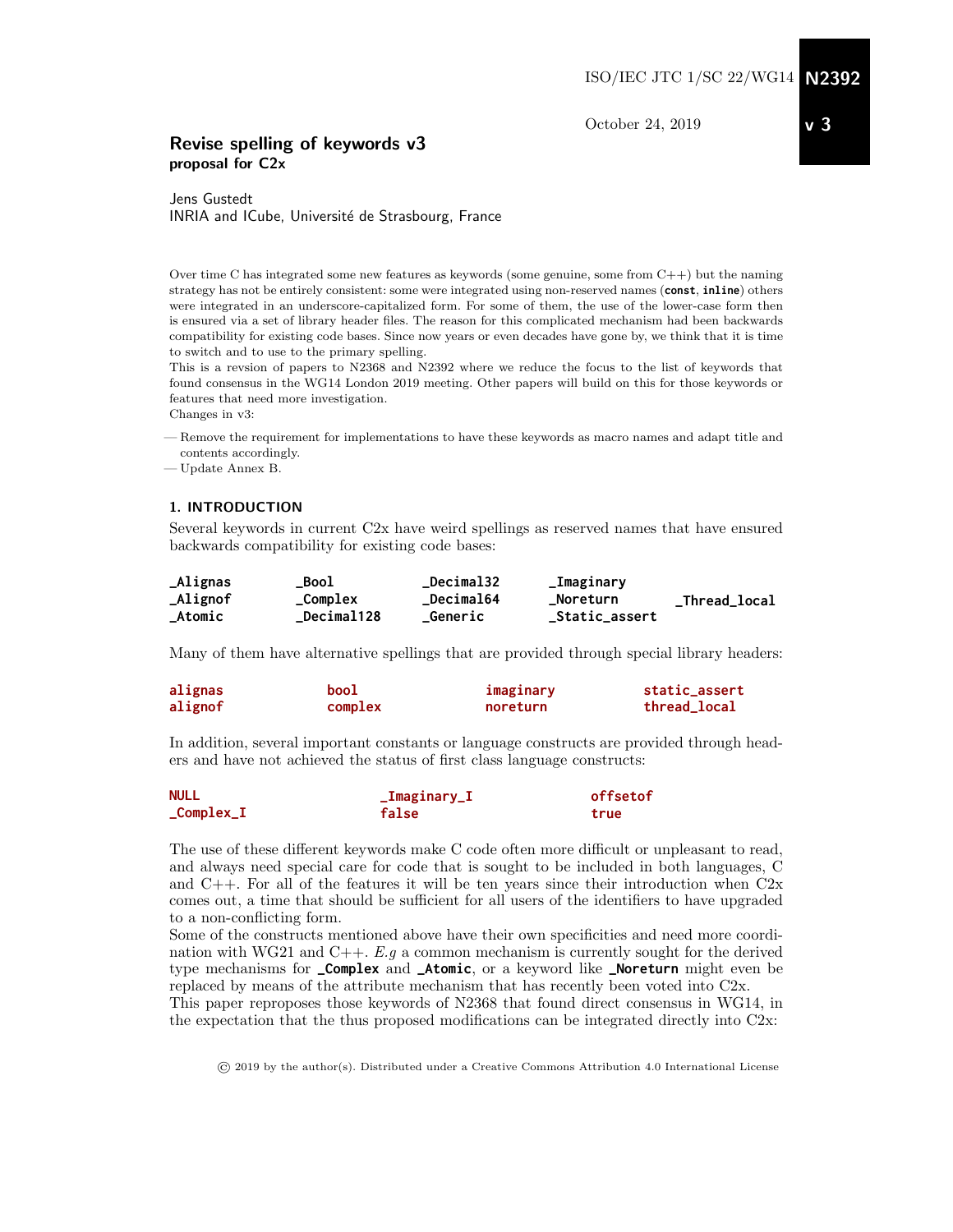| alignas | bool          | thread_local | true |
|---------|---------------|--------------|------|
| alignof | static_assert | false        |      |

Other proposals will follow that will tackle other parts of N2368 and beyond:

- Modify **false** and **true** to be of type **bool**.
- Make **noreturn** a keyword or replace it by an attribute.
- Introduce **nullptr** and deprecate **NULL**.
- Make **complex** and **imaginary** keywords and/or provide \_\_complex(T) and \_\_imaginary(T) constructs for interoperability with C++.
- Make atomic (or \_\_atomic) a keyword that resolves to the specifier form of **\_Atomic**(T).
- Replace **\_Complex\_I** and **\_Imaginary\_I** by first-class language constructs.
- Make **offsetof** a keyword.
- Make generic a keyword that replaces **\_Generic**.
- Make decimal32, decimal64 and decimal128 (or dec32, dec64 and dec128) keywords that replace **\_Decimal32**, **\_Decimal64** and **\_Decimal128**.

#### 2. PROPOSED MECHANISM OF INTEGRATION

Many code bases use in fact the underscore-capitalized form of the keywords and not the compatible ones that are provided by the library headers. Therefore we need a mechanism that makes a final transition to the new keywords seamless. We propose the following:

- Allow for the keywords to also be macros, such that implementations may have an easy transition.
- Don't allow user code to change such macros.
- Allow the keywords to result in other spellings when they are expanded in with **#** or **##** operators.
- Keep the alternative spelling with underscore-capitalized identifiers around for a while.

With this in mind, implementing these new keywords is in fact almost trivial for any implementation that is conforming to C17.

- 7 predefined macros have to be added to the startup mechanism of the translator. They should expand to similar tokens as had been defined in the corresponding library headers.
- If some of the macros are distinct to their previous definition, the library headers have to be amended with **#ifndef** tests. Otherwise, the equivalent macro definition in a header should not harm.

Needless to say that on the long run, it would be good if implementations would switch to full support as keywords, but there is no rush, and some implementations that have no need for C++ compatibility might never do this.

#### 3. PREDEFINED CONSTANTS

Predefined constants need a little bit more effort for the integration, because up to now C did not have named constants on the level of the language. We propose to integrate these constants by means of a new syntax term predefined constant.

For this proposal we only include **false** and **true**. Other proposals will follow for **nullptr** and maybe **\_Complex\_I** and **\_Imaginary\_I**.

#### 3.1. Boolean constants

The Boolean constants **false** and **true** are a bit ambivalent because in C17 they expand to integer constants 0 and 1 that have type **int** and not **bool**. This is unfortunate when they are used as arguments to type-generic macros, because there they could trigger an unexpected expansion, namely for **int** instead of **bool**.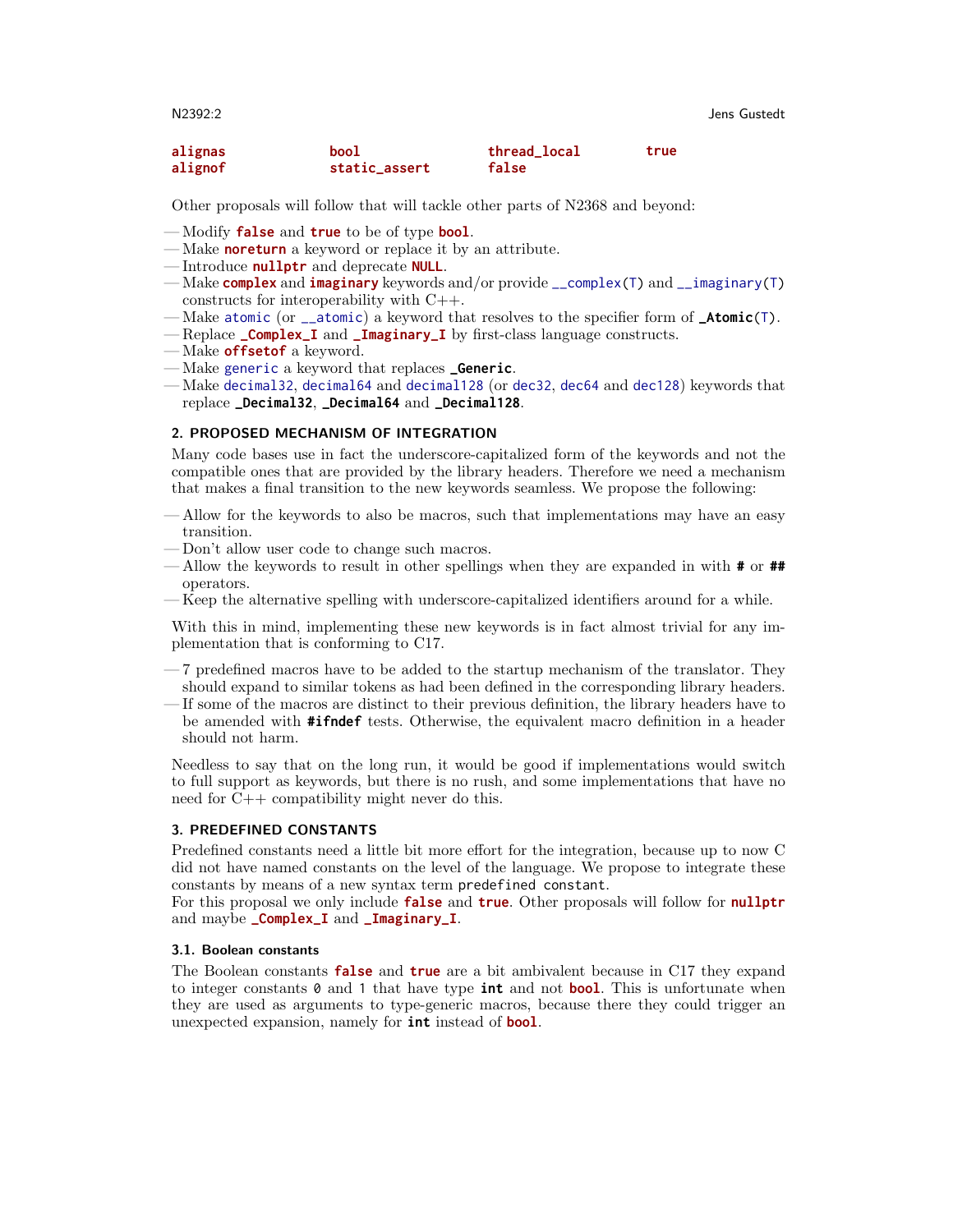Revise spelling of keywords v3 N2392:3

Nevertheless, **int** is the type that is currently used for them, so in this consensus paper we propose to stay with this. A follow-up paper will propose to change the type to **bool**.

#### 4. FEATURE TESTS

As additional effect of having the keywords to be macros, too, the macros **bool** and **thread\_local** (and eventual future **complex** or atomic) can be used as feature tests that are independent of library support and of the inclusion of the corresponding header.

#### 5. REFERENCE IMPLEMENTATION

To add minimal support for the proposed changes, an implementation would have to add definitions that are equivalent to the following lines to their startup code:

```
# define alignas _Alignas
# define alignof _Alignof
# define bool _Bool
# define false 0
# define static_assert _Static_assert
# define thread_local _Thread_local
# define true 1
```
At the other end of the spectrum, an implementation that implements all new keywords as first-class constructs and also wants to provide them as macros (though they don't have to) can simply have definitions that are the token identity:

```
# define alignas alignas
# define alignof alignof
# define bool bool
# define false false
# define static_assert static_assert
# define thread_local thread_local
# define true true
```
#### 6. MODIFICATIONS TO THE STANDARD TEXT

This proposal implies a large number of trivial modifications in the text, namely simple text processing that replaces the occurrence of one of the deprecated keywords by its new version. These modifications are not by themselves interesting and are not included in the following. WG14 members are invited to inspect them on the VC system, if they want, they are in the branch "keywords".

The following appendix lists the non-trivial changes:

- Changes to the "Keywords" clause 6.4.1, where we replace the keywords themselves  $(p1)$ and add provisions to have the new ones as macro names (p2) and establish the old keywords as alternative spellings (p4).
- Addition of a new clause 6.4.4.5 "Predefined constants" that implement the constants **false** and **true**, and that is anchored in 6.4.4 "Constants".
- A new subclause to 6.10.8.4 "Optional macros" that lists the new keywords that may also be macros.
- Modifications of the corresponding library clauses (7.2, 7.15, 7.18, and 7.26).
- Mark <stdalign.h> and <stdbool.h> to be obsolescent inside their specific text and in clause 7.13 "Future library directions".
- Update Annex A.
- Update Annex B.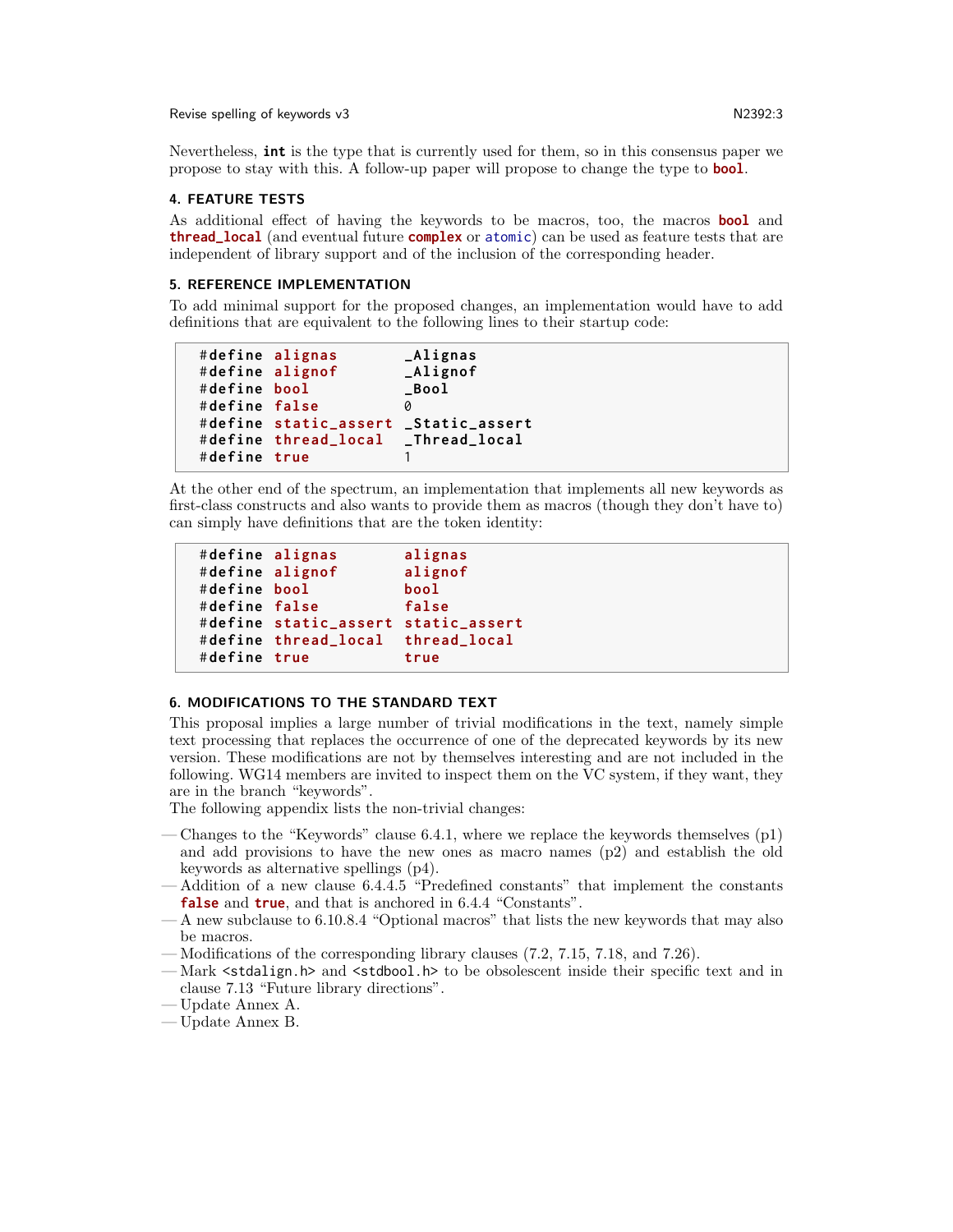# Appendix: pages with diffmarks of the proposed changes against the September 2019 working draft.

The following page numbers are from the particular snapshot and may vary once the changes are integrated.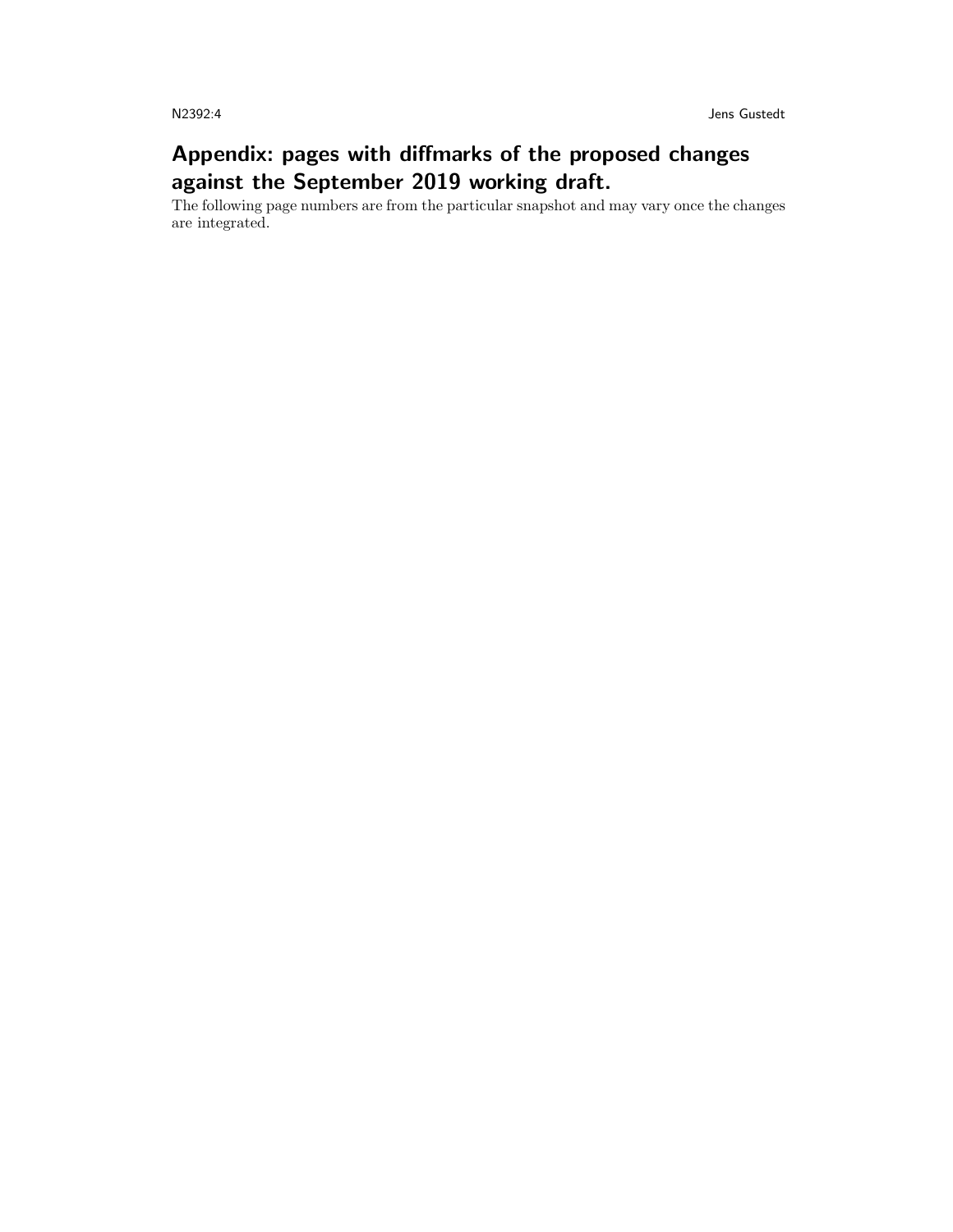# **6.4.1 Keywords**

#### **Syntax**

1 *keyword:* one of

| alignas  | extern   | sizeof        | $A$ lignof     |
|----------|----------|---------------|----------------|
| alignof  | false    | static        | $\_Atomic$     |
| auto     | float    | static_assert | $\equiv$ Bool  |
| bool     | for      | struct        | $\_Complex$    |
| break    | goto     | switch        | _Decimal128    |
| case     | if       | thread_local  | $\_Decima132$  |
| char     | inline   | true          | _Decimal64     |
| const    | int      | typedef       | $\_Generator$  |
| continue | long     | union         | _Imaginary     |
| default  | register | unsigned      | _Noreturn      |
| do       | restrict | void          | _Static_assert |
| double   | return   | volatile      | _Thread_local  |
| else     | short    | while         |                |
| enum     | signed   | -Alignas      |                |

## ✿✿✿✿✿✿✿✿✿✿✿ **Constraints**

2 The keywords

| alignas | bool  | static_assert | true |
|---------|-------|---------------|------|
| alignof | false | thread_local  |      |

may optionally be predefined macro names (6.10.8.4). None of these shall be the subject of a #define or a #undef preprocessing directive and their spelling inside expressions that are subject to the **#** and **##** preprocessing operators is unspecified.<sup>74)</sup>

#### **Semantics**

- 3 The above tokens (case sensitive) are reserved (in translation phases 7 and 8) for use as keywords except in an attribute token, and shall not be used otherwise. The keyword **\_Imaginary** is reserved for specifying imaginary types.75)
- 4 The following table provides alternate spellings for certain keywords. These can be used wherever the keyword can.<sup>76)</sup>

| <u>keyword</u> | alternative spelling  |
|----------------|-----------------------|
| alignas        | <b>_Alignas</b>       |
| alignof        | _Alignof              |
|                |                       |
| static_assert  | <b>_Static_assert</b> |
| thread_local   | <b>_Thread_local</b>  |

# **6.4.2 Identifiers**

#### **6.4.2.1 General**

**Syntax**

1 *identifier:*

*identifier-nondigit identifier identifier-nondigit identifier digit*

<sup>74)</sup> The intent of these specifications is to allow but not to force the implementation of the correspondig feature by means ✿✿✿ of a predefined macro.

 $75$ )One possible specification for imaginary types appears in Annex G.

<sup>76)</sup> These alternative keywords are obsolescent features and should not be used for new code.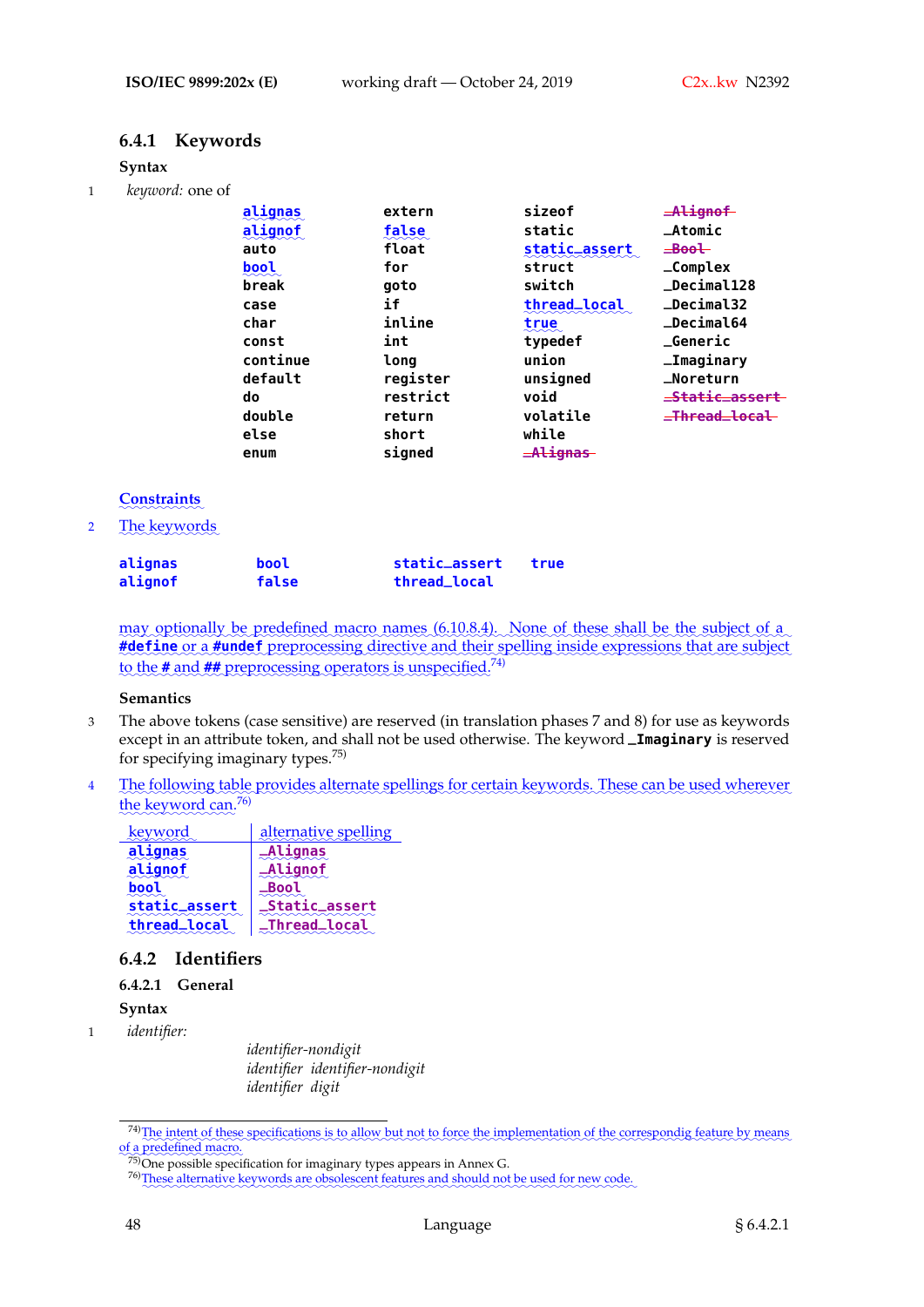#### **6.4.4 Constants**

#### **Syntax**

1 *constant:*

*integer-constant floating-constant enumeration-constant character-constant* ✿✿✿✿✿✿✿✿✿✿✿✿✿✿✿✿✿✿✿✿✿✿✿✿✿✿✿✿✿✿✿✿ *predefined-constant*✿

#### **Constraints**

2 Each constant shall have a type and the value of a constant shall be in the range of representable values for its type.

#### **Semantics**

3 Each constant has a type, determined by its form and value, as detailed later.

#### **6.4.4.1 Integer constants**

#### **Syntax**

1 *integer-constant:*

*decimal-constant integer-suffix*opt *octal-constant integer-suffix*opt *hexadecimal-constant integer-suffix*opt

#### *decimal-constant:*

*nonzero-digit decimal-constant digit*

*octal-constant:*

**0**

*octal-constant octal-digit*

*hexadecimal-constant: hexadecimal-prefix hexadecimal-digit hexadecimal-constant hexadecimal-digit*

*hexadecimal-prefix:* one of **0x 0X**

*nonzero-digit:* one of **1 2 3 4 5 6 7 8 9** *octal-digit:* one of **0 1 2 3 4 5 6 7** *hexadecimal-digit:* one of **0 1 2 3 4 5 6 7 8 9 a b c d e f A B C D E F**

*integer-suffix:*

*unsigned-suffix long-suffix*opt *unsigned-suffix long-long-suffix long-suffix unsigned-suffix*opt *long-long-suffix unsigned-suffix*opt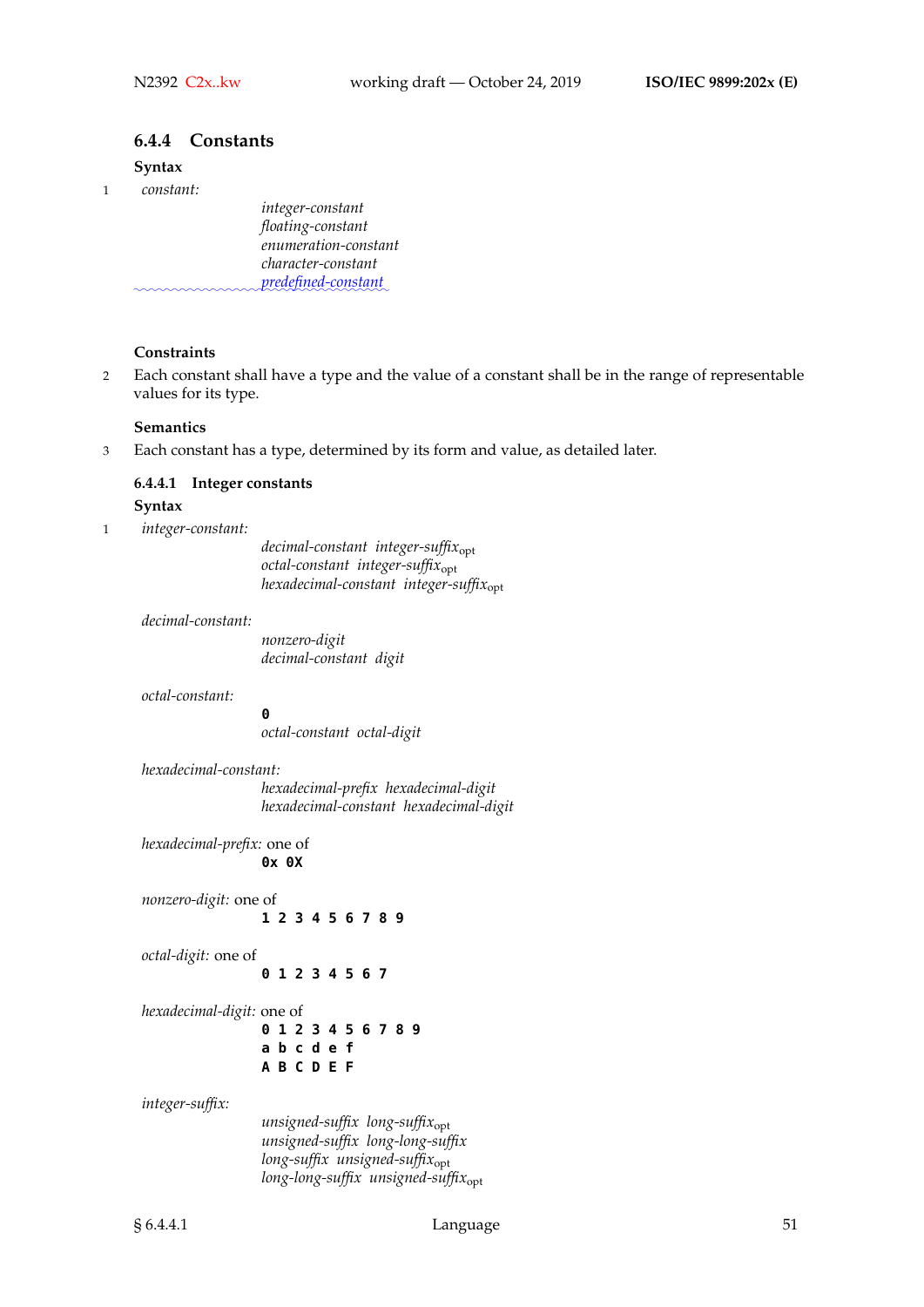**Forward references:** common definitions <stddef.h> (7.19), the **mbtowc** function (7.22.7.2), Unicode utilities <uchar.h> (7.28).

**6.4.4.5 Predefined constants** ✿✿✿✿✿✿ **Syntax**

1 ✿✿✿✿✿✿✿✿✿✿✿✿✿✿✿✿ *predefined-constant:*✿ ✿✿✿✿✿✿✿✿✿✿✿✿✿✿✿✿✿✿✿✿✿ **false** ✿✿✿✿✿✿✿✿✿✿✿✿✿✿✿✿✿✿✿✿ **true**

## ✿✿✿✿✿✿✿✿✿✿✿ **Description**

Some keywords represent constants of a specific value and type.

# **6.4.4.5.1 The false and true constants**

**Description** 

1 De keywords **false** and **true** represent constants of type **int** that are suitable for use as are integer literals. Their values are 0 for **false** and 1 for **true**.<sup>86)</sup>

## **6.4.5 String literals**

#### **Syntax**

1 *string-literal:*

*encoding-prefix*opt **"** *s-char-sequence*opt **"** *encoding-prefix:* **u8 u U L**

*s-char-sequence:*

*s-char s-char-sequence s-char*

*s-char:*

any member of the source character set except the double-quote ", backslash \, or new-line character *escape-sequence*

#### **Constraints**

2 A sequence of adjacent string literal tokens shall not include both a wide string literal and a UTF–8 string literal.

#### **Description**

- 3 A *character string literal* is a sequence of zero or more multibyte characters enclosed in double-quotes, as in "xyz". A UTF*–8 string literal* is the same, except prefixed by **u8**. A *wide string literal* is the same, except prefixed by the letter **L**, **u**, or **U**.
- 4 The same considerations apply to each element of the sequence in a string literal as if it were in an integer character constant (for a character or UTF–8 string literal) or a wide character constant (for a wide string literal), except that the single-quote' is representable either by itself or by the escape sequence  $\backslash'$ , but the double-quote " shall be represented by the escape sequence  $\backslash$ ".

<sup>86)</sup> Thus, the keywords **false** and **true** are usable in preprocessor directives.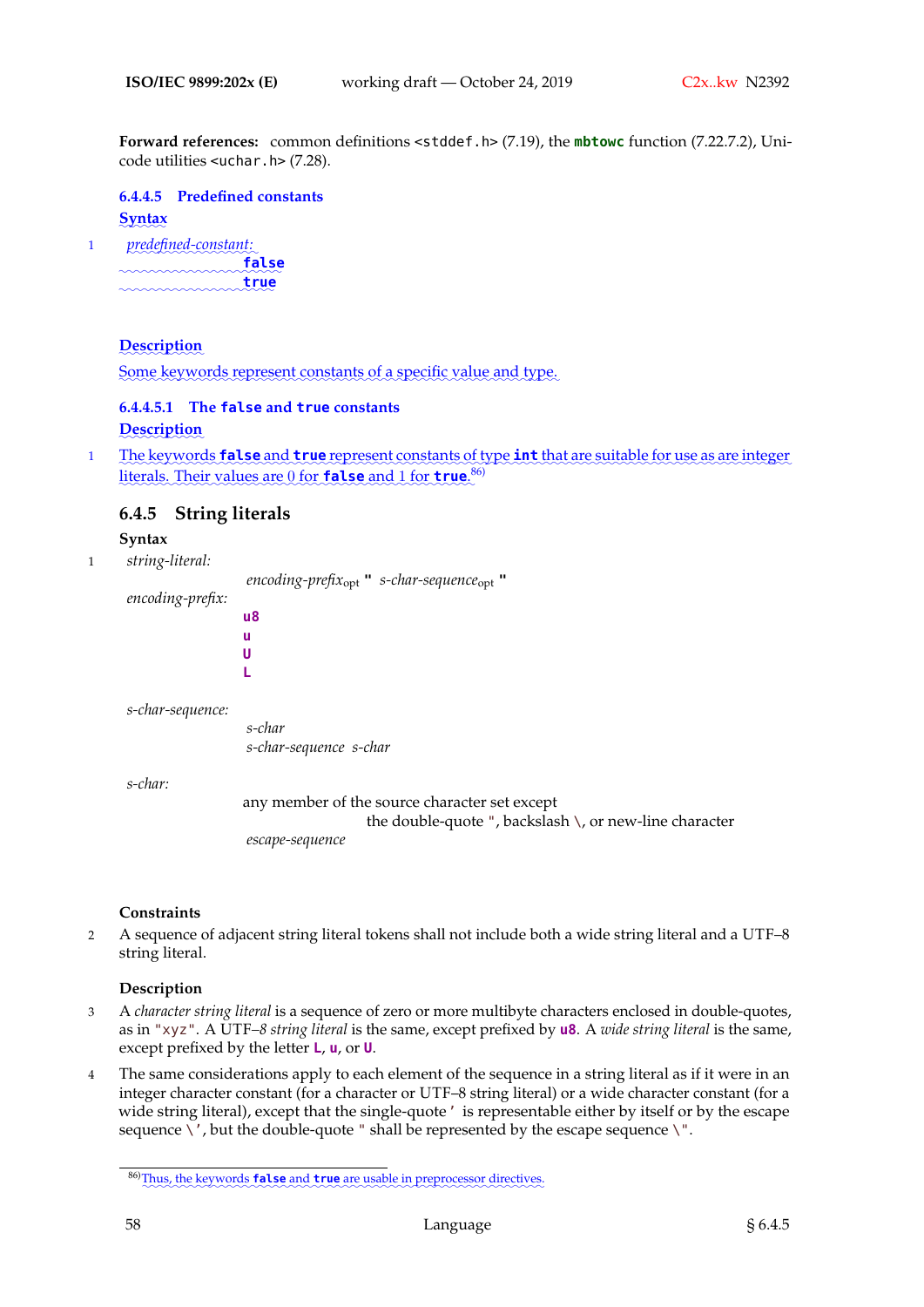<sup>2</sup> An implementation that defines **\_\_STDC\_NO\_COMPLEX\_\_** shall not define **\_\_STDC\_IEC\_60559\_COMPLEX\_\_** or **\_\_STDC\_IEC\_559\_COMPLEX\_\_**.

#### **6.10.8.4 Optional macros**

1 The keywords

| alignas | bool  | static_assert | true |
|---------|-------|---------------|------|
| alignof | false | thread_local  |      |

optionally are also predefined macro names that expand to unspecified tokens.

## **6.10.9 Pragma operator**

#### **Semantics**

1 A unary operator expression of the form:

**\_Pragma (** *string-literal* **)**

is processed as follows: The string literal is *destringized* by deleting any encoding prefix, deleting the leading and trailing double-quotes, replacing each escape sequence \" by a double-quote, and replacing each escape sequence \\ by a single backslash. The resulting sequence of characters is processed through translation phase 3 to produce preprocessing tokens that are executed as if they were the *pp-tokens* in a pragma directive. The original four preprocessing tokens in the unary operator expression are removed.

2 **EXAMPLE** A directive of the form:

```
#pragma listing on "..\listing.dir"
```
can also be expressed as:

**\_Pragma** ("listing on \"..\\listing.dir\"")

The latter form is processed in the same way whether it appears literally as shown, or results from macro replacement, as in:

```
#define LISTING(x) PRAGMA(listing on #x)
#define PRAGMA(x) _Pragma(#x)
```

```
LISTING (..\listing.dir)
```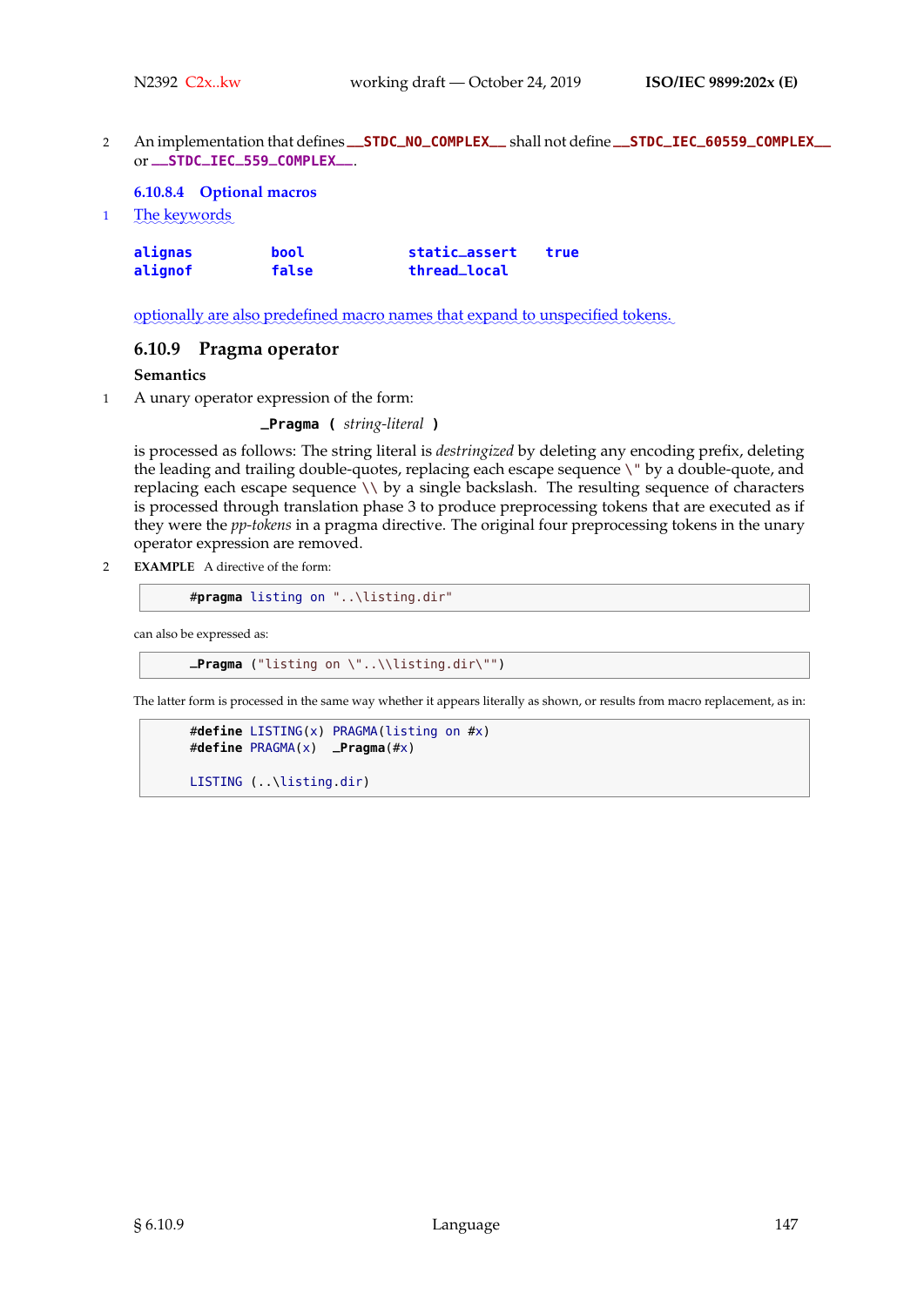## **7.2 Diagnostics <assert.h>**

1 The header <assert.h> defines the **assert** and **static\_assert** macros macro and refers to another macro,

**NDEBUG**

which is *not* defined by <assert.h>. If **NDEBUG** is defined as a macro name at the point in the source file where <assert.h> is included, the **assert** macro is defined simply as

#**define assert**(ignore) ((**void**)0)

The **assert** macro is redefined according to the current state of **NDEBUG** each time that <assert.h> is included.

2 The **assert** macro shall be implemented as a macro, not as an actual function. If the macro definition is suppressed in order to access an actual function, the behavior is undefined.

The macro expands to **\_Static\_assert**.

## **7.2.1 Program diagnostics**

**7.2.1.1 The assert macro**

**Synopsis**

```
1 #include <assert.h>
```
**void assert**(scalar expression);

#### **Description**

2 The **assert** macro puts diagnostic tests into programs; it expands to a void expression. When it is executed, if expression (which shall have a scalar type) is false (that is, compares equal to 0), the **assert** macro writes information about the particular call that failed (including the text of the argument, the name of the source file, the source line number, and the name of the enclosing function — the latter are respectively the values of the preprocessing macros **\_\_FILE\_\_** and **\_\_LINE\_\_** and of the identifier **\_\_func** ) on the standard error stream in an implementation-defined format.<sup>207)</sup> It then calls the **abort** function.

#### **Returns**

3 The **assert** macro returns no value.

**Forward references:** the **abort** function (7.22.4.1).

<sup>207)</sup>The message written might be of the form:

Assertion failed: expression, function abc, file xyz, line nnn.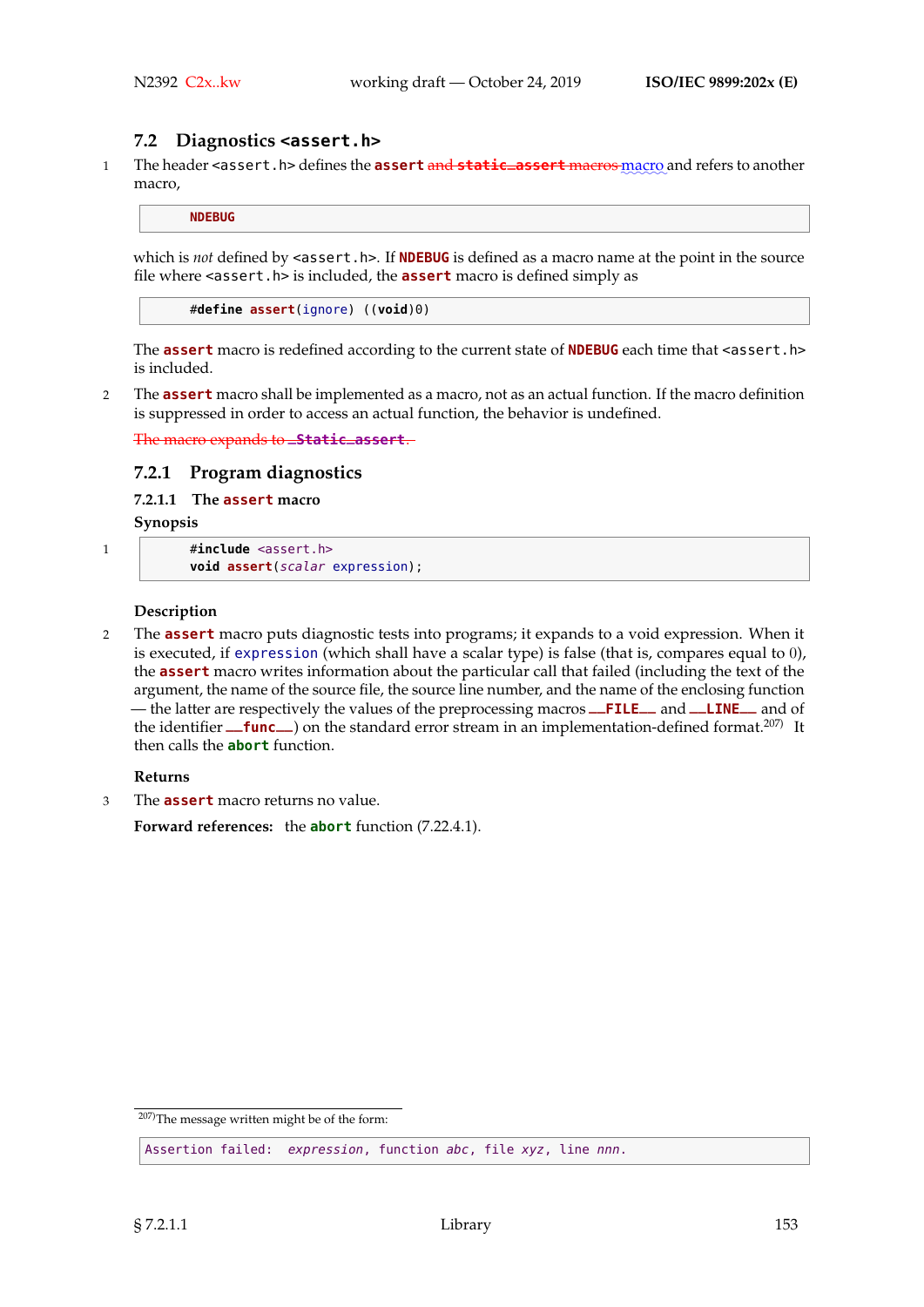# **7.15 Alignment <stdalign.h>**

#### The header defines four macros.

1 The obsolescent header <stdalign.h> defines two macros that are suitable for use in **#if** preprocessing directives. They are

**\_\_alignas\_is\_defined**

and

**\_\_alignof\_is\_defined**

which both expand to **true**.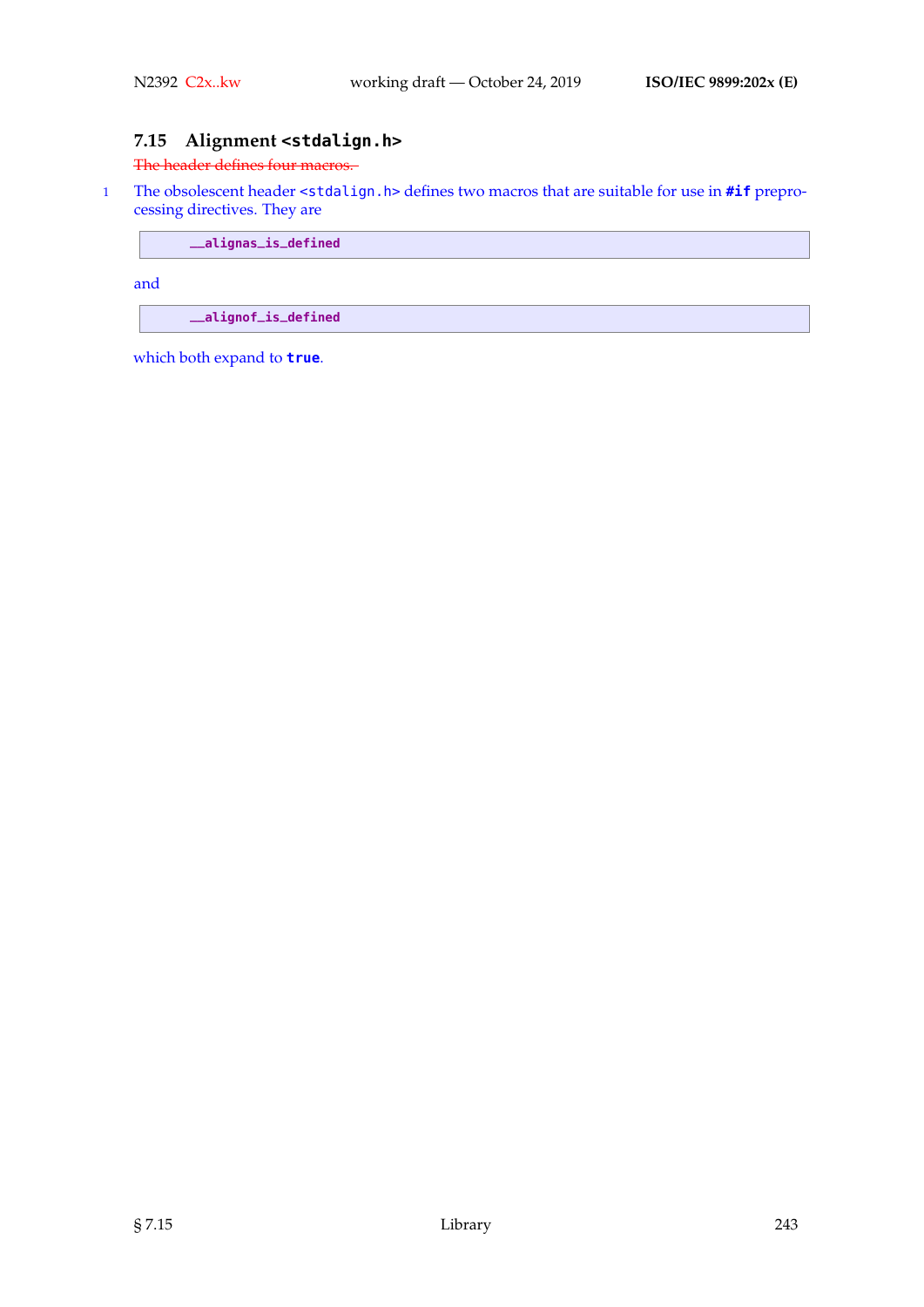#### **Returns**

<sup>5</sup> The **atomic\_signal\_fence** function returns no value.

## **7.17.5 Lock-free property**

1 The atomic lock-free macros indicate the lock-free property of integer and address atomic types. A value of 0 indicates that the type is never lock-free; a value of 1 indicates that the type is sometimes lock-free; a value of 2 indicates that the type is always lock-free.

#### **Recommended practice**

2 Operations that are lock-free should also be *address-free*. That is, atomic operations on the same memory location via two different addresses will communicate atomically. The implementation should not depend on any per-process state. This restriction enables communication via memory mapped into a process more than once and memory shared between two processes.

## **7.17.5.1 The atomic\_is\_lock\_free generic function**

#### **Synopsis**

```
1 #include <stdatomic.h>
           _Bool atomic_is_lock_free(const volatile A *obj);
     www.bool.atomic_is_lock_free(const_volatile A_*obj);
```
#### **Description**

<sup>2</sup> The **atomic\_is\_lock\_free** generic function indicates whether or not atomic operations on objects of the type pointed to by obj are lock-free.

#### **Returns**

3 The **atomic\_is\_lock\_free** generic function returns nonzero (true) true if and only if atomic operations on objects of the type pointed to by the argument are lock-free. In any given program execution, the result of the lock-free query shall be consistent for all pointers of the same type.<sup>280)</sup>

# **7.17.6 Atomic integer types**

1 For each line in the following table, $^{281}$  the atomic type name is declared as a type that has the same representation and alignment requirements as the corresponding direct type.<sup>282)</sup>

| Atomic type name     | Direct type                  |
|----------------------|------------------------------|
| atomic_bool          | Atomic Bool Atomic bool      |
| atomic_char          | <b>_Atomic char</b>          |
| atomic_schar         | _Atomic signed char          |
| atomic_uchar         | _Atomic unsigned char        |
| atomic_short         | _Atomic short                |
| atomic_ushort        | _Atomic unsigned short       |
| atomic_int           | <b>_Atomic int</b>           |
| atomic_uint          | _Atomic unsigned int         |
| atomic_long          | _Atomic long                 |
| atomic_ulong         | _Atomic unsigned long        |
| atomic_llong         | _Atomic long long            |
| atomic_ullong        | _Atomic unsigned long long   |
| atomic_char16_t      | <b>_Atomic char16_t</b>      |
| atomic_char32_t      | _Atomic char32_t             |
| atomic_wchar_t       | _Atomic wchar_t              |
| atomic_int_least8_t  | _Atomic int_least8_t         |
| atomic_uint_least8_t | <b>_Atomic uint_least8_t</b> |

 $280$ ) obj can be a null pointer.

<sup>281)</sup>See "future library directions" (7.31.11).

<sup>&</sup>lt;sup>282)</sup>The same representation and alignment requirements are meant to imply interchangeability as arguments to functions, return values from functions, and members of unions.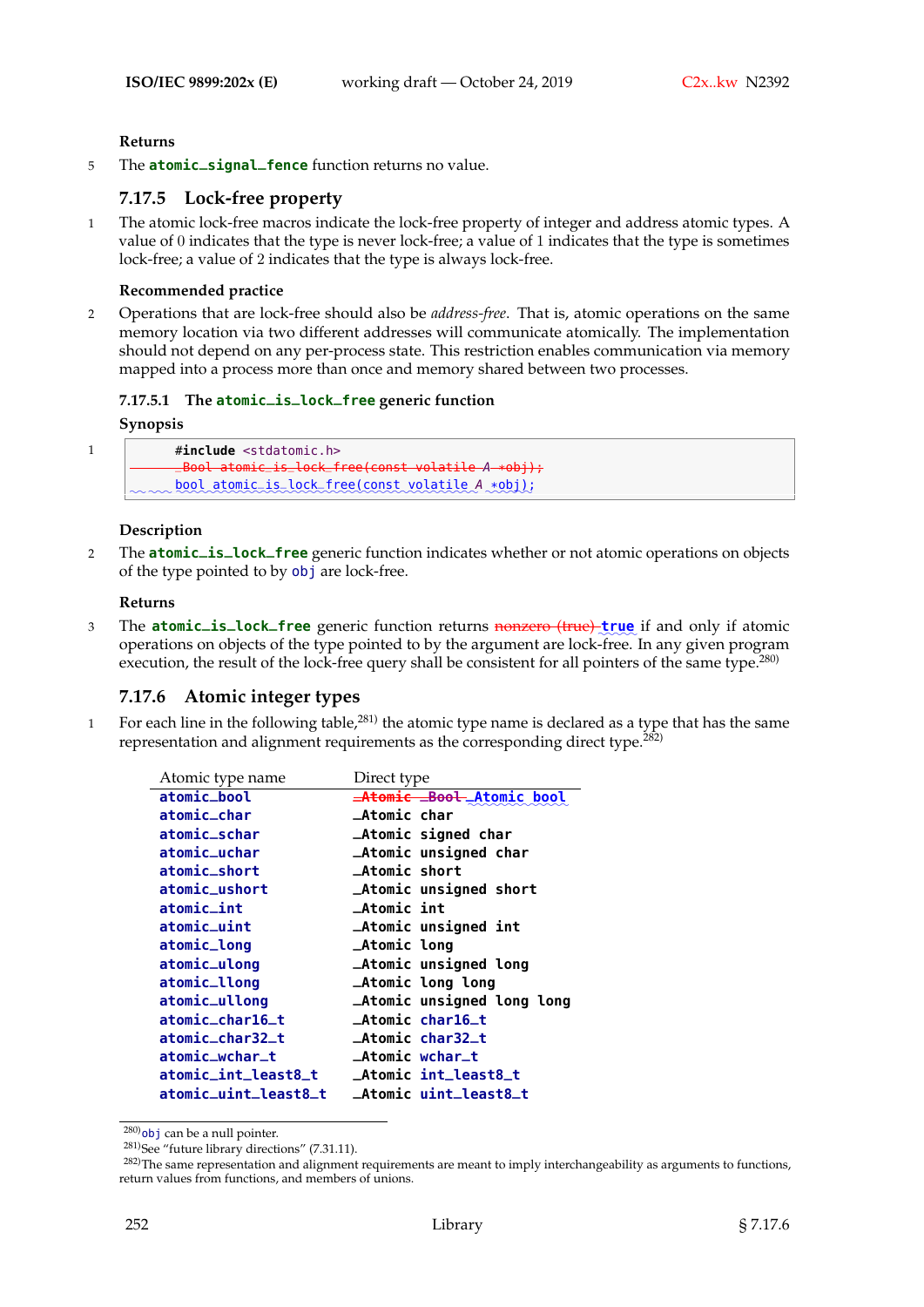#### **7.26 Threads <threads.h>**

# **7.26.1 Introduction**

- 1 The header <threads.h> includes the header <time.h>, defines macros, and declares types, enumeration constants, and functions that support multiple threads of execution.<sup>339)</sup>
- <sup>2</sup> Implementations that define the macro **\_\_STDC\_NO\_THREADS\_\_** need not provide this header nor support any of its facilities.

which expands to the keyword **\_Thread\_local**; The macros are

**ONCE\_FLAG\_INIT**

which expands to a value that can be used to initialize an object of type **once\_flag**; and

**TSS\_DTOR\_ITERATIONS**

which expands to an integer constant expression representing the maximum number of times that destructors will be called when a thread terminates.

4 The types are

**cnd\_t**

which is a complete object type that holds an identifier for a condition variable;

**thrd\_t**

which is a complete object type that holds an identifier for a thread;

**tss\_t**

which is a complete object type that holds an identifier for a thread-specific storage pointer;

**mtx\_t**

which is a complete object type that holds an identifier for a mutex;

**tss\_dtor\_t**

which is the function pointer type **void** (\*)(**void**\*), used for a destructor for a thread-specific storage pointer;

**thrd\_start\_t**

which is the function pointer type **int** (\*)(**void**\*) that is passed to **thrd\_create** to create a new thread; and

**once\_flag**

which is a complete object type that holds a flag for use by **call\_once**.

5 The enumeration constants are

**mtx\_plain**

which is passed to **mtx\_init** to create a mutex object that does not support timeout;

**mtx\_recursive**

<sup>339)</sup>See "future library directions" (7.31.18).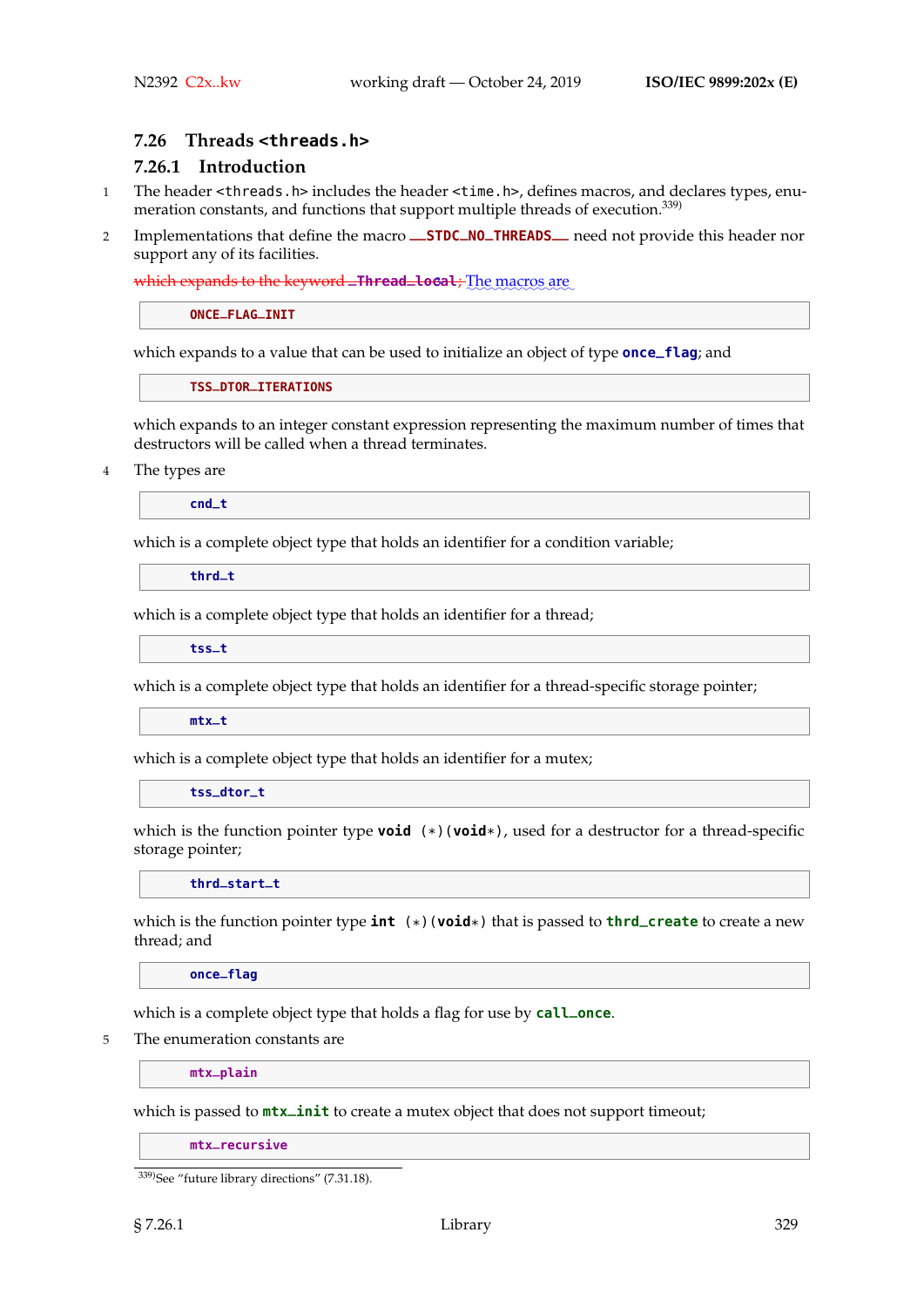**ISO/IEC 9899:202x (E)** working draft — October 24, 2019 C2x..kw N2392

| cracosh   | cratanh     | crexp10   | crlog1p  | crrootn |
|-----------|-------------|-----------|----------|---------|
| cracospi  | cratanpi    | crexp2m1  | crlog2p1 | crrsqrt |
| cracos    | cratan      | crexp2    | crlog2   | crsinh  |
| crasinh   | crcompoundn | crexpm1   | crlogp1  | crsinpi |
| crasinpi  | crcosh      | crexp     | crlog    | crsin   |
| crasin    | crcospi     | crhypot   | crpown   | crtanh  |
| cratan2pi | crcos       | crlog10p1 | crpowr   | crtanpi |
| cratan2   | crexp10m1   | crlog10   | crpow    | crtan   |

and the same names suffixed with **f**, **l**, **d32**, **d64**, or **d128** may be added to the <math.h> header. The **cr** prefix is intended to indicate a correctly rounded version of the function.

# **7.31.9 Signal handling <signal.h>**

<sup>1</sup> Macros that begin with either **SIG** and an uppercase letter or **SIG\_** and an uppercase letter may be added to the macros defined in the <signal.h> header.

# **7.31.10 Alignment <stdalign.h>**

1 The header <stdalign.h> together with its defined macros **\_\_alignas\_is\_defined** and **\_\_alignas\_is\_defined** is an obsolescent feature.

# **7.31.11 Atomics <stdatomic.h>**

- <sup>1</sup> Macros that begin with **ATOMIC\_** and an uppercase letter may be added to the macros defined in the <stdatomic.h> header. Typedef names that begin with either **atomic\_** or **memory\_**, and a lowercase letter may be added to the declarations in the <stdatomic.h> header. Enumeration constants that begin with **memory\_order\_** and a lowercase letter may be added to the definition of the **memory\_order** type in the <stdatomic.h> header. Function names that begin with **atomic\_** and a lowercase letter may be added to the declarations in the <stdatomic.h> header.
- <sup>2</sup> The macro **ATOMIC\_VAR\_INIT** is an obsolescent feature.

# **7.31.12 Boolean type and values <stdbool.h>**

1 The a<del>bility to undefine and perhaps then redefine the macros bool, **true**, and **false** header</del> <stdbool.h> together with its defined macro\_bool\_true\_false\_are\_defined is an obsolescent feature.

# **7.31.13 Integer types <stdint.h>**

<sup>1</sup> Typedef names beginning with **int** or **uint** and ending with **\_t** may be added to the types defined in the <stdint.h> header. Macro names beginning with **INT** or **UINT** and ending with **\_MAX**, **\_MIN**, **\_WIDTH**, or **\_C** may be added to the macros defined in the <stdint.h> header.

# **7.31.14 Input/output <stdio.h>**

- 1 Lowercase letters may be added to the conversion specifiers and length modifiers in **fprintf** and **fscanf**. Other characters may be used in extensions.
- 2 The use of **ungetc** on a binary stream where the file position indicator is zero prior to the call is an obsolescent feature.

## **7.31.15 General utilities <stdlib.h>**

- 1 Function names that begin with **str** or **wcs** and a lowercase letter may be added to the declarations in the <stdlib.h> header.
- 2 Invoking **realloc** with a size argument equal to zero is an obsolescent feature.

# **7.31.16 String handling <string.h>**

1 Function names that begin with **str**, **mem**, or **wcs** and a lowercase letter may be added to the declarations in the <string.h> header.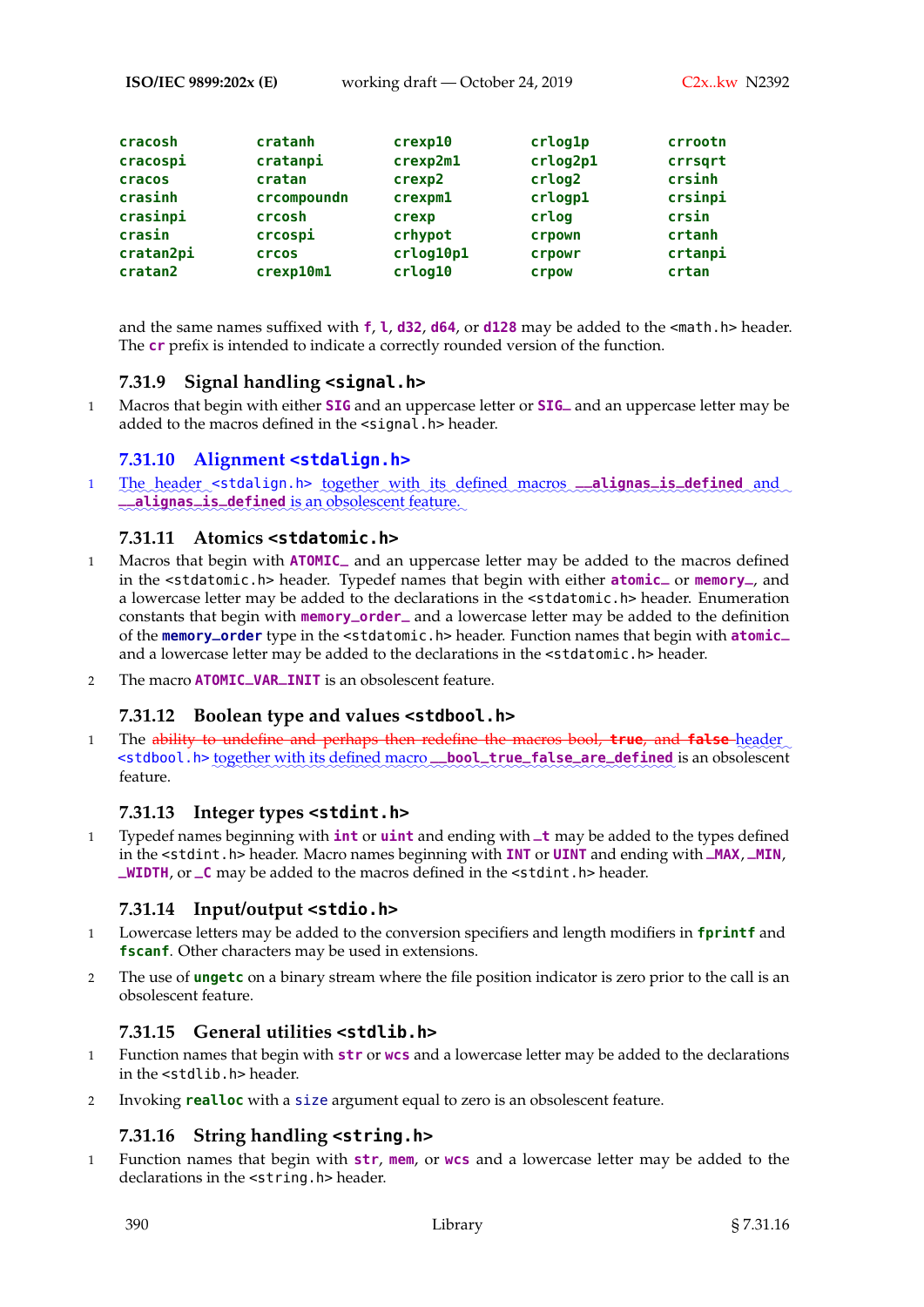#### **Annex A** (informative) **Language syntax summary**

1 **NOTE** The notation is described in 6.1.

# **A.1 Lexical grammar**

## **A.1.1 Lexical elements**

*(*6.4) *token:*

*keyword identifier constant string-literal punctuator*

*(*6.4) *preprocessing-token:*

*header-name identifier pp-number character-constant string-literal punctuator* each non-white-space character that cannot be one of the above

## **A.1.2 Keywords**

|  | (6.4.1) keyword: one of |  |  |
|--|-------------------------|--|--|
|--|-------------------------|--|--|

| alignas  | extern   | sizeof        | $=$ Alignof        |
|----------|----------|---------------|--------------------|
| alignof  | false    | static        | $\_Atomic$         |
| auto     | float    | static_assert | $\equiv$ Bool      |
| bool     | for      | struct        | $\_Complex$        |
| break    | goto     | switch        | <b>_Decimal128</b> |
| case     | if       | thread_local  | $\_Decima132$      |
| char     | inline   | true          | _Decimal64         |
| const    | int      | typedef       | <b>_Generic</b>    |
| continue | long     | union         | <b>_Imaginary</b>  |
| default  | register | unsigned      | _Noreturn          |
| do       | restrict | void          | _Static_assert     |
| double   | return   | volatile      | _Thread_local      |
| else     | short    | while         |                    |
| enum     | signed   | _Alignas      |                    |

#### **A.1.3 Identifiers**

*(*6.4.2.1) *identifier:*

*identifier-nondigit identifier identifier-nondigit identifier digit*

*(*6.4.2.1) *identifier-nondigit:*

*nondigit universal-character-name* other implementation-defined characters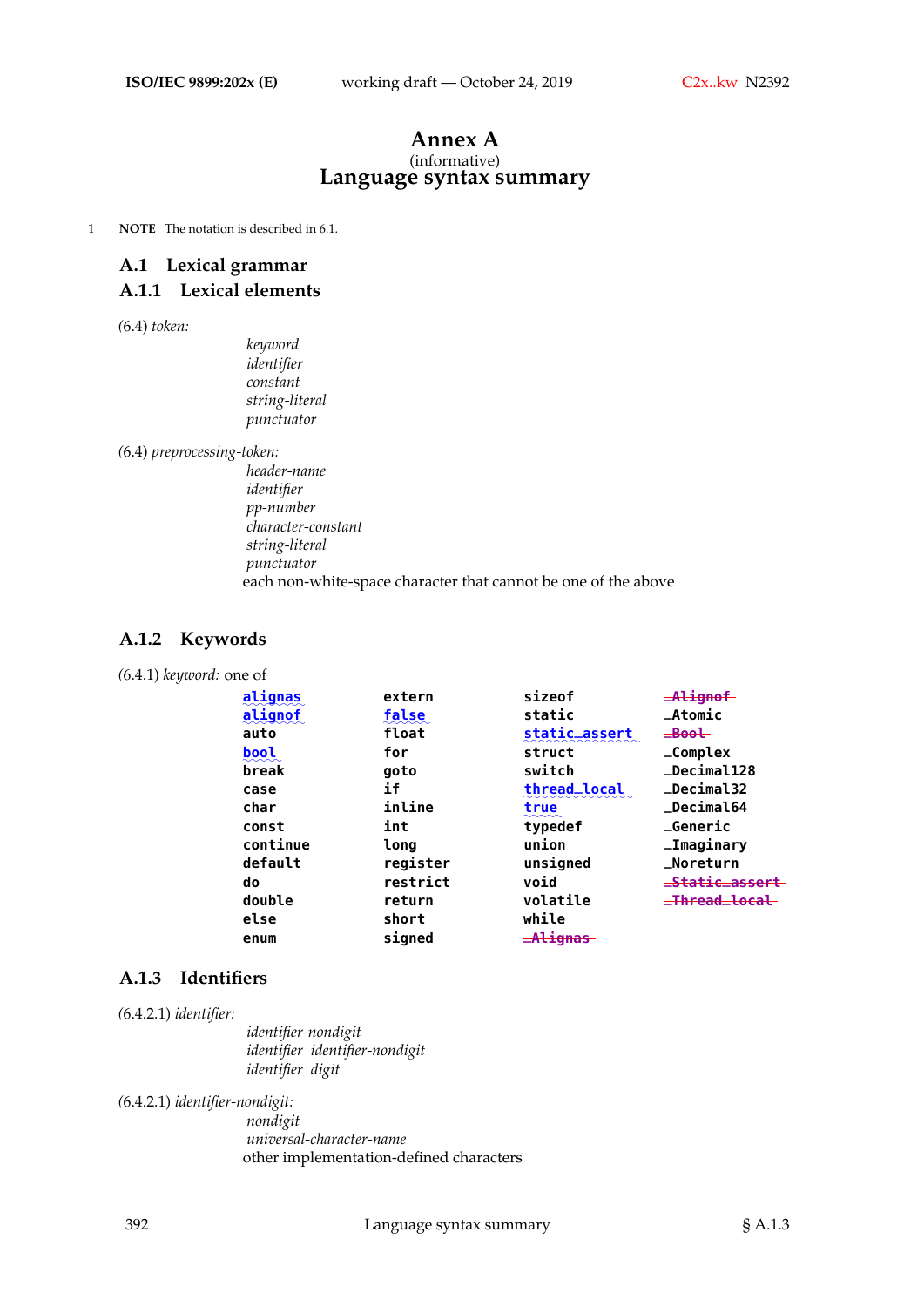*(*6.4.2.1) *nondigit:* one of **\_ a b c d e f g h i j k l m n o p q r s t u v w x y z A B C D E F G H I J K L M N O P Q R S T U V W X Y Z** *(*6.4.2.1) *digit:* one of **0 1 2 3 4 5 6 7 8 9**

## **A.1.4 Universal character names**

*(*6.4.3) *universal-character-name:* \u *hex-quad* \U *hex-quad hex-quad*

*(*6.4.3) *hex-quad:*

*hexadecimal-digit hexadecimal-digit hexadecimal-digit hexadecimal-digit*

## **A.1.5 Constants**

*(*6.4.4) *constant:*

*integer-constant floating-constant enumeration-constant character-constant* ✿✿✿✿✿✿✿✿✿✿✿✿✿✿✿✿✿✿✿✿✿✿✿✿✿✿✿✿✿✿✿✿ *predefined-constant*✿

*(*6.4.4.1) *integer-constant:*

*decimal-constant integer-suffix*<sub>opt</sub> *octal-constant integer-suffix*opt *hexadecimal-constant integer-suffix*opt

*(*6.4.4.1) *decimal-constant: nonzero-digit decimal-constant digit*

*(*6.4.4.1) *octal-constant:*

**0** *octal-constant octal-digit*

*(*6.4.4.1) *hexadecimal-constant: hexadecimal-prefix hexadecimal-digit hexadecimal-constant hexadecimal-digit*

*(*6.4.4.1) *hexadecimal-prefix:* one of **0x 0X**

*(*6.4.4.1) *nonzero-digit:* one of **1 2 3 4 5 6 7 8 9**

*(*6.4.4.1) *octal-digit:* one of **0 1 2 3 4 5 6 7**

*(*6.4.4.1) *hexadecimal-digit:* one of **0 1 2 3 4 5 6 7 8 9 a b c d e f A B C D E F**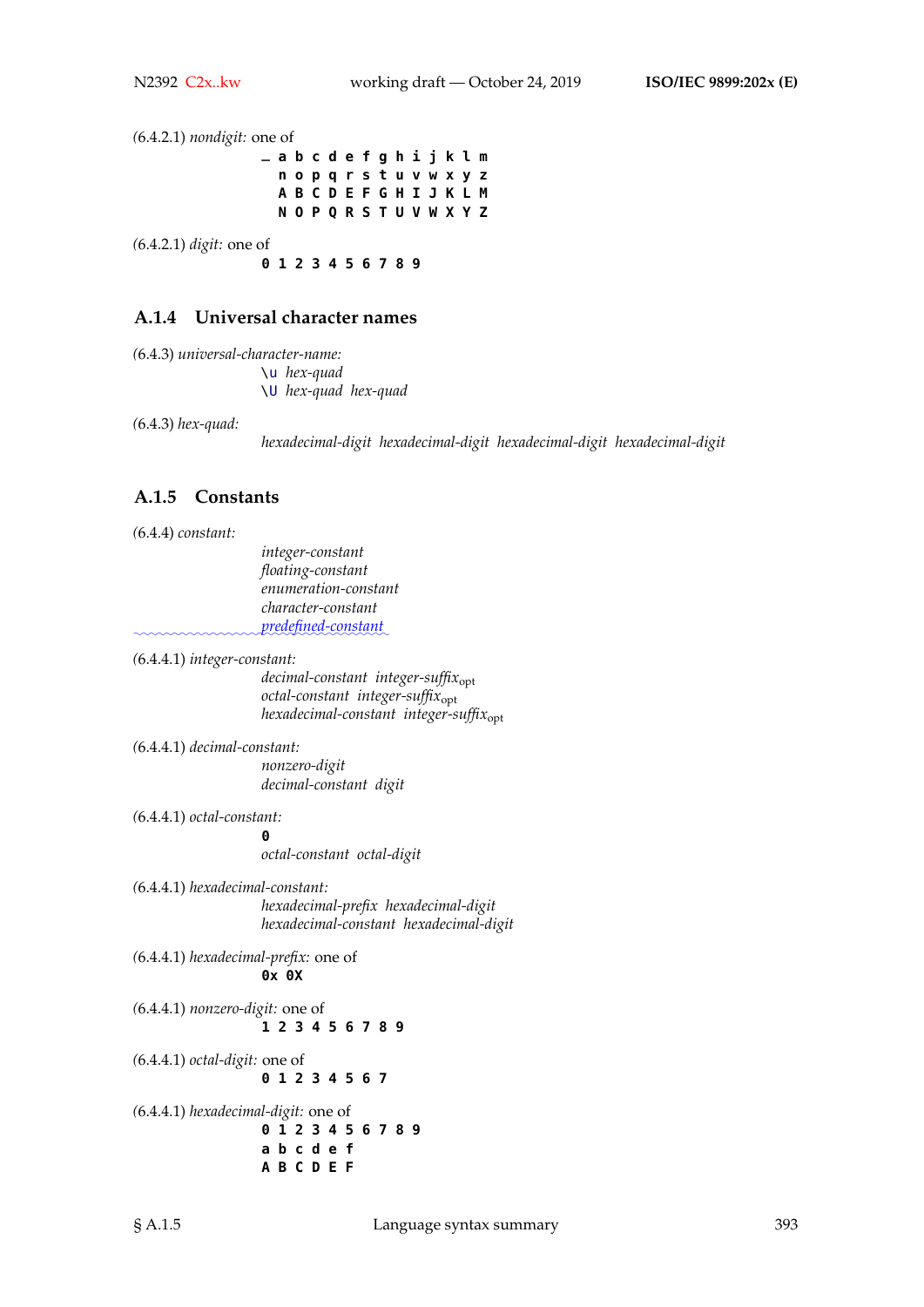*(*6.4.4.3) *enumeration-constant: identifier (*6.4.4.4) *character-constant:* **'** *c-char-sequence* **' L'** *c-char-sequence* **' u'** *c-char-sequence* **' U'** *c-char-sequence* **'** *(*6.4.4.4) *c-char-sequence: c-char c-char-sequence c-char (*6.4.4.4) *c-char:* any member of the source character set except the single-quote  $'$ , backslash  $\setminus$ , or new-line character *escape-sequence (*6.4.4.4) *escape-sequence: simple-escape-sequence octal-escape-sequence hexadecimal-escape-sequence universal-character-name (*6.4.4.4) *simple-escape-sequence:* one of  $\setminus' \setminus " \setminus ? \setminus \setminus$  $\a \b \f \n\right)$ *(*6.4.4.4) *octal-escape-sequence:* \ *octal-digit* \ *octal-digit octal-digit*

\ *octal-digit octal-digit octal-digit*

*(*6.4.4.4) *hexadecimal-escape-sequence:* \x *hexadecimal-digit hexadecimal-escape-sequence hexadecimal-digit*

## **A.1.5.1 Predefined constants**

*(*6.4.4.5) ✿✿✿✿✿✿✿✿✿✿✿✿✿✿✿✿✿ *predefined-constant:* ✿✿✿✿✿✿✿✿✿✿✿✿✿✿✿✿✿✿✿✿✿ **false** ✿✿✿✿✿✿✿✿✿✿✿✿✿✿✿✿✿✿✿✿ **true**

# **A.1.6 String literals**

*(*6.4.5) *string-literal: encoding-prefix*opt **"** *s-char-sequence*opt **"** *(*6.4.5) *encoding-prefix:* **u8 u U L** *(*6.4.5) *s-char-sequence: s-char*

*s-char-sequence s-char*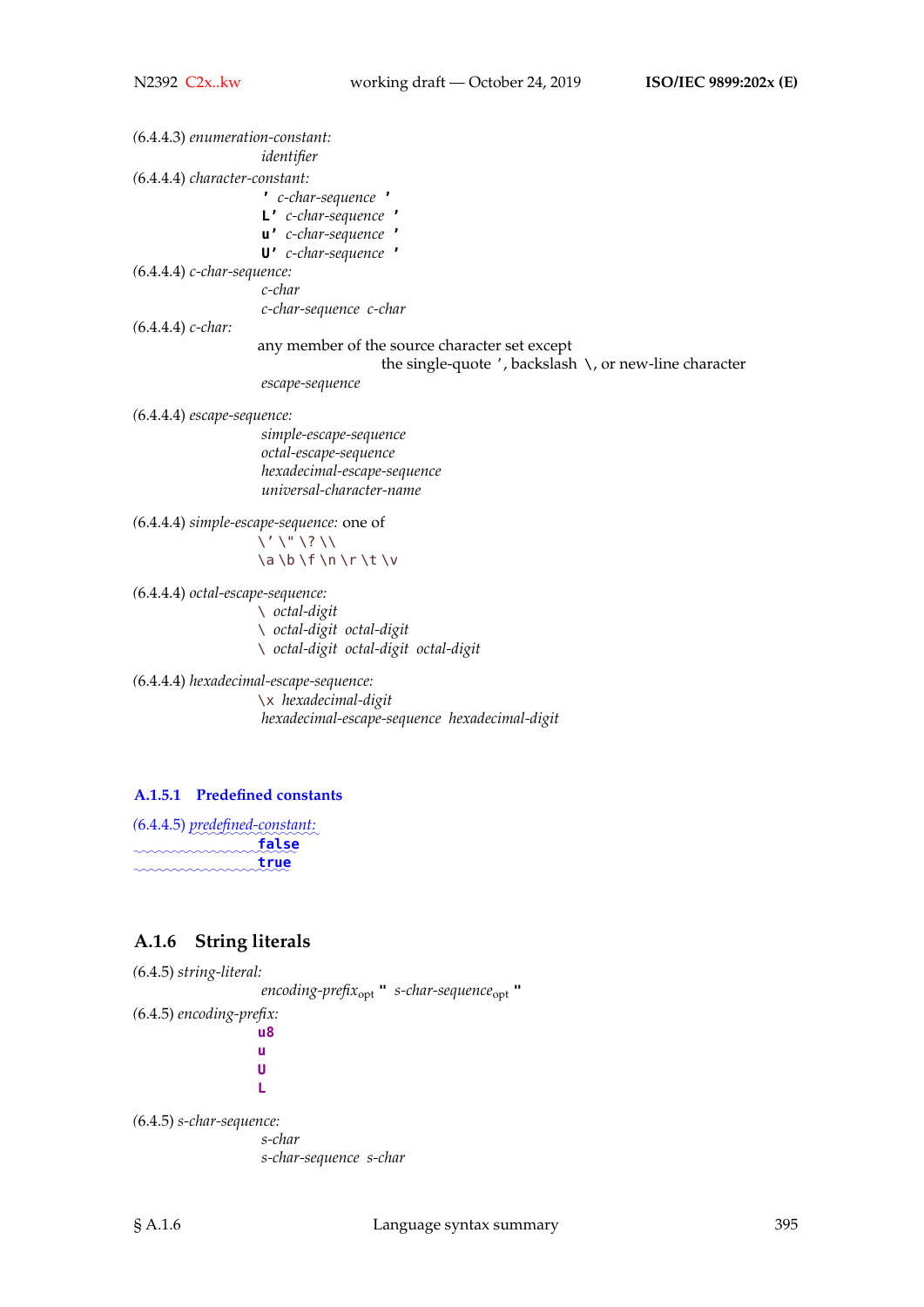#### **A.2 Phrase structure grammar**

#### **A.2.1 Expressions**

```
(6.5.1) primary-expression:
                   identifier
                   constant
                   string-literal
                    ( expression )
                   generic-selection
(6.5.1.1) generic-selection:
                   _Generic ( assignment-expression , generic-assoc-list )
(6.5.1.1) generic-assoc-list:
                   generic-association
                   generic-assoc-list , generic-association
(6.5.1.1) generic-association:
                    type-name : assignment-expression
                    default : assignment-expression
(6.5.2) postfix-expression:
                   primary-expression
                   postfix-expression [ expression ]
                   postfix-expression ( argument-expression-listopt )
                    postfix-expression . identifier
                   postfix-expression -> identifier
                   postfix-expression ++
                   postfix-expression --
                    ( type-name ) { initializer-list }
                    ( type-name ) { initializer-list , }
(6.5.2) argument-expression-list:
                    assignment-expression
                   argument-expression-list , assignment-expression
(6.5.3) unary-expression:
                   postfix-expression
                   ++ unary-expression
                    -- unary-expression
                   unary-operator cast-expression
                    sizeof unary-expression
                    sizeof ( type-name )
                    \frac{1}{2}Alignof ( type-name )
(6.5.3) unary-operator: one of
                  & * + - ~ !
(6.5.4) cast-expression:
                    unary-expression
                    ( type-name ) cast-expression
(6.5.5) multiplicative-expression:
                    cast-expression
                    multiplicative-expression * cast-expression
                   multiplicative-expression / cast-expression
                    multiplicative-expression % cast-expression
```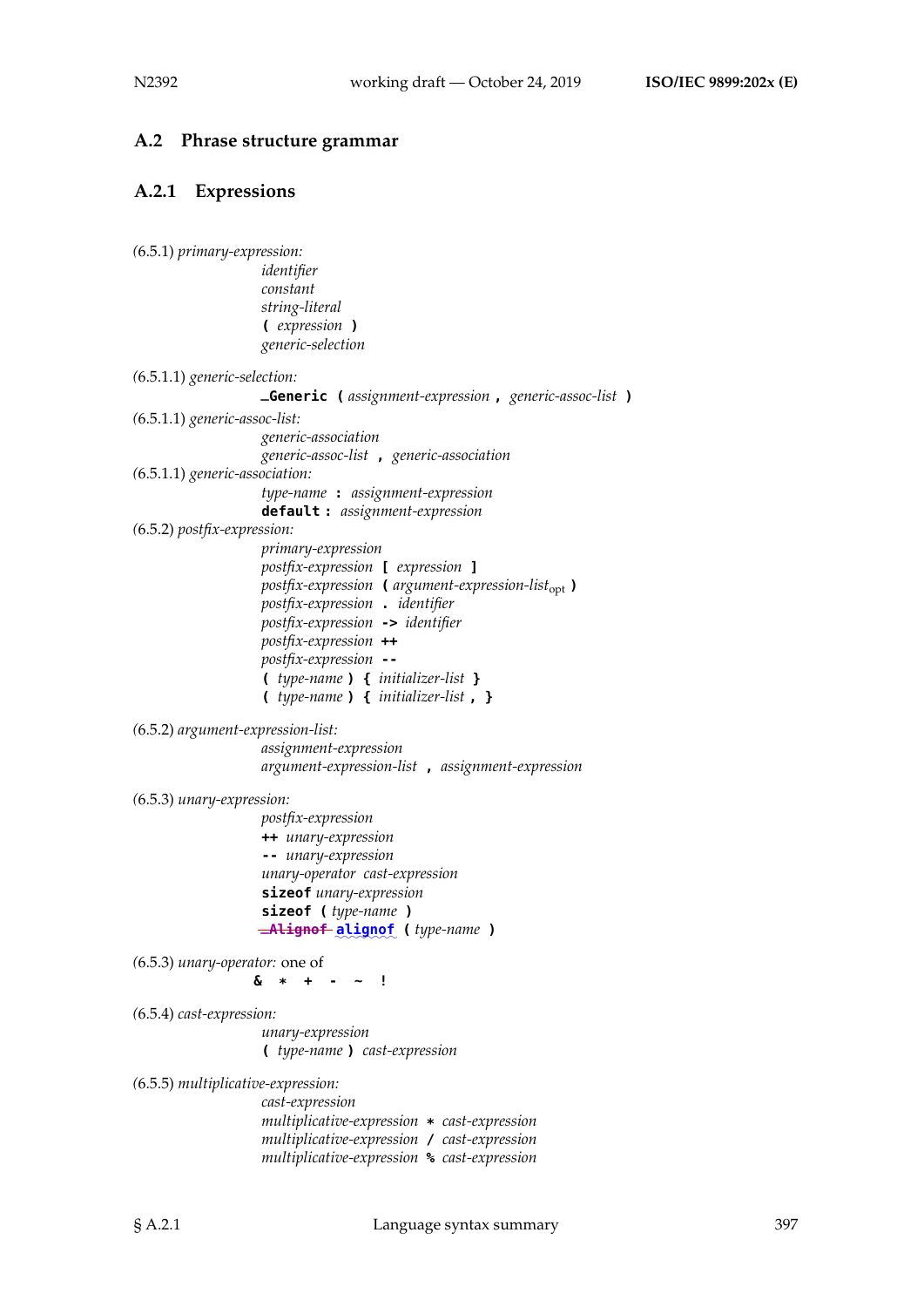*(*6.7) *declaration: no-leading-attribute-declaration attribute-specifier-sequence declaration-specifiers init-declarator-list* **;** *attribute-declaration (*6.7) *declaration-specifiers: declaration-specifier attribute-specifier-sequence*opt *declaration-specifier declaration-specifiers (*6.7) *declaration-specifier: storage-class-specifier type-specifier-qualifier function-specifier (*6.7) *init-declarator-list: init-declarator init-declarator-list* **,** *init-declarator (*6.7) *init-declarator: declarator declarator* **=** *initializer (*6.7) *attribute-declaration: attribute-specifier-sequence* **;** *(*6.7.1) *storage-class-specifier:* **typedef extern static**  $\pm$ Thread $\pm$ local $\pm$ thread $\pm$ local **auto register** *(*6.7.2) *type-specifier:* **void char short int long float double signed unsigned**  $=$ Boo<del>l</del> bool **\_Complex \_Decimal32 \_Decimal64 \_Decimal128** *atomic-type-specifier struct-or-union-specifier enum-specifier typedef-name (*6.7.2.1) *struct-or-union-specifier: struct-or-union attribute-specifier-sequence*opt *identifier*opt **{** *member-declaration-list* **}** *struct-or-union attribute-specifier-sequence*opt *identifier (*6.7.2.1) *struct-or-union:* **struct union** *(*6.7.2.1) *member-declaration-list: member-declaration*

*member-declaration-list member-declaration*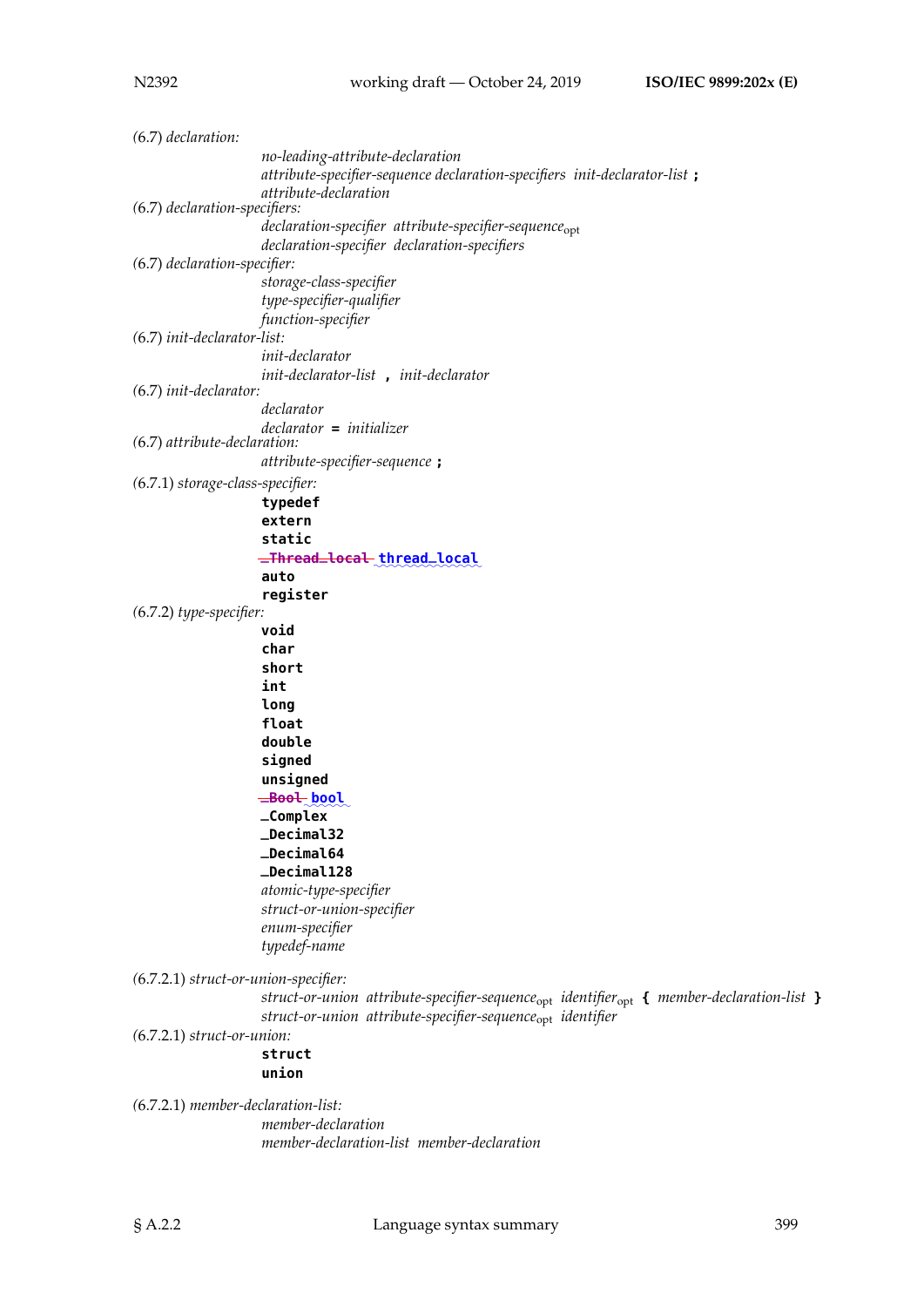| $(6.7.2.1)$ member-declaration:       | attribute-specifier-sequence <sub>opt</sub> specifier-qualifier-list member-declarator-list <sub>opt</sub> :<br>static assert-declaration                                                                                                                                                                                                          |
|---------------------------------------|----------------------------------------------------------------------------------------------------------------------------------------------------------------------------------------------------------------------------------------------------------------------------------------------------------------------------------------------------|
| $(6.7.2.1)$ specifier-qualifier-list: |                                                                                                                                                                                                                                                                                                                                                    |
|                                       | type-specifier-qualifier attribute-specifier-sequence <sub>opt</sub><br>type-specifier-qualifier specifier-qualifier-list                                                                                                                                                                                                                          |
| $(6.7.2.1)$ type-specifier-qualifier: | type-specifier<br>type-qualifier<br>alignment-specifier                                                                                                                                                                                                                                                                                            |
| $(6.7.2.1)$ member-declarator-list:   |                                                                                                                                                                                                                                                                                                                                                    |
|                                       | member-declarator                                                                                                                                                                                                                                                                                                                                  |
| $(6.7.2.1)$ member-declarator:        | member-declarator-list, member-declarator                                                                                                                                                                                                                                                                                                          |
|                                       | declarator                                                                                                                                                                                                                                                                                                                                         |
|                                       | $\textit{declarator}_{\text{opt}}$ : constant-expression                                                                                                                                                                                                                                                                                           |
| (6.7.2.2) enum-specifier:             |                                                                                                                                                                                                                                                                                                                                                    |
|                                       | <b>enum</b> attribute-specifier-sequence <sub>opt</sub> identifier <sub>opt</sub> { enumerator-list }<br><b>enum</b> attribute-specifier-sequence <sub>opt</sub> identifier <sub>opt</sub> { enumerator-list, }<br>enum identifier                                                                                                                 |
| $(6.7.2.2)$ enumerator-list:          |                                                                                                                                                                                                                                                                                                                                                    |
|                                       | enumerator                                                                                                                                                                                                                                                                                                                                         |
| $(6.7.2.2)$ enumerator:               | enumerator-list, enumerator                                                                                                                                                                                                                                                                                                                        |
|                                       | $e$ numeration-constant attribute-specifier-sequence $_{\rm opt}$<br>$enumeration-constant$ attribute-specifier-sequence <sub>opt</sub> = constant-expression                                                                                                                                                                                      |
| (6.7.2.4) atomic-type-specifier:      |                                                                                                                                                                                                                                                                                                                                                    |
|                                       | <b>_Atomic</b> ( <i>type-name</i> )                                                                                                                                                                                                                                                                                                                |
| $(6.7.3)$ type-qualifier:             |                                                                                                                                                                                                                                                                                                                                                    |
|                                       | const<br>restrict                                                                                                                                                                                                                                                                                                                                  |
|                                       | volatile                                                                                                                                                                                                                                                                                                                                           |
|                                       | <b>_Atomic</b>                                                                                                                                                                                                                                                                                                                                     |
| (6.7.4) function-specifier:           | inline                                                                                                                                                                                                                                                                                                                                             |
|                                       | _Noreturn                                                                                                                                                                                                                                                                                                                                          |
| (6.7.5) alignment-specifier:          |                                                                                                                                                                                                                                                                                                                                                    |
|                                       | <b>-Alignas alignas</b> (type-name)                                                                                                                                                                                                                                                                                                                |
|                                       | <b>-Alignas alignas</b> (constant-expression)                                                                                                                                                                                                                                                                                                      |
| $(6.7.6)$ declarator:                 |                                                                                                                                                                                                                                                                                                                                                    |
|                                       | pointer <sub>opt</sub> direct-declarator                                                                                                                                                                                                                                                                                                           |
| (6.7.6) direct-declarator:            |                                                                                                                                                                                                                                                                                                                                                    |
|                                       | identifier attribute-specifier-sequence <sub>opt</sub><br>( declarator )                                                                                                                                                                                                                                                                           |
|                                       | array-declarator attribute-specifier-sequence <sub>opt</sub><br>function-declarator attribute-specifier-sequence <sub>opt</sub><br>direct-declarator $\blacksquare$ identifier-list <sub>opt</sub> $\rightharpoonup$                                                                                                                               |
|                                       |                                                                                                                                                                                                                                                                                                                                                    |
| (6.7.6) array-declarator:             |                                                                                                                                                                                                                                                                                                                                                    |
|                                       | $direct\text{-}declarator$ [ type-qualifier-list <sub>opt</sub> assignment-expression <sub>opt</sub> ]<br>direct-declarator [ static type-qualifier-list <sub>opt</sub> assignment-expression ]<br>direct-declarator [ type-qualifier-list static assignment-expression ]<br>direct-declarator $\blacksquare$ type-qualifier-list <sub>opt</sub> * |
|                                       |                                                                                                                                                                                                                                                                                                                                                    |